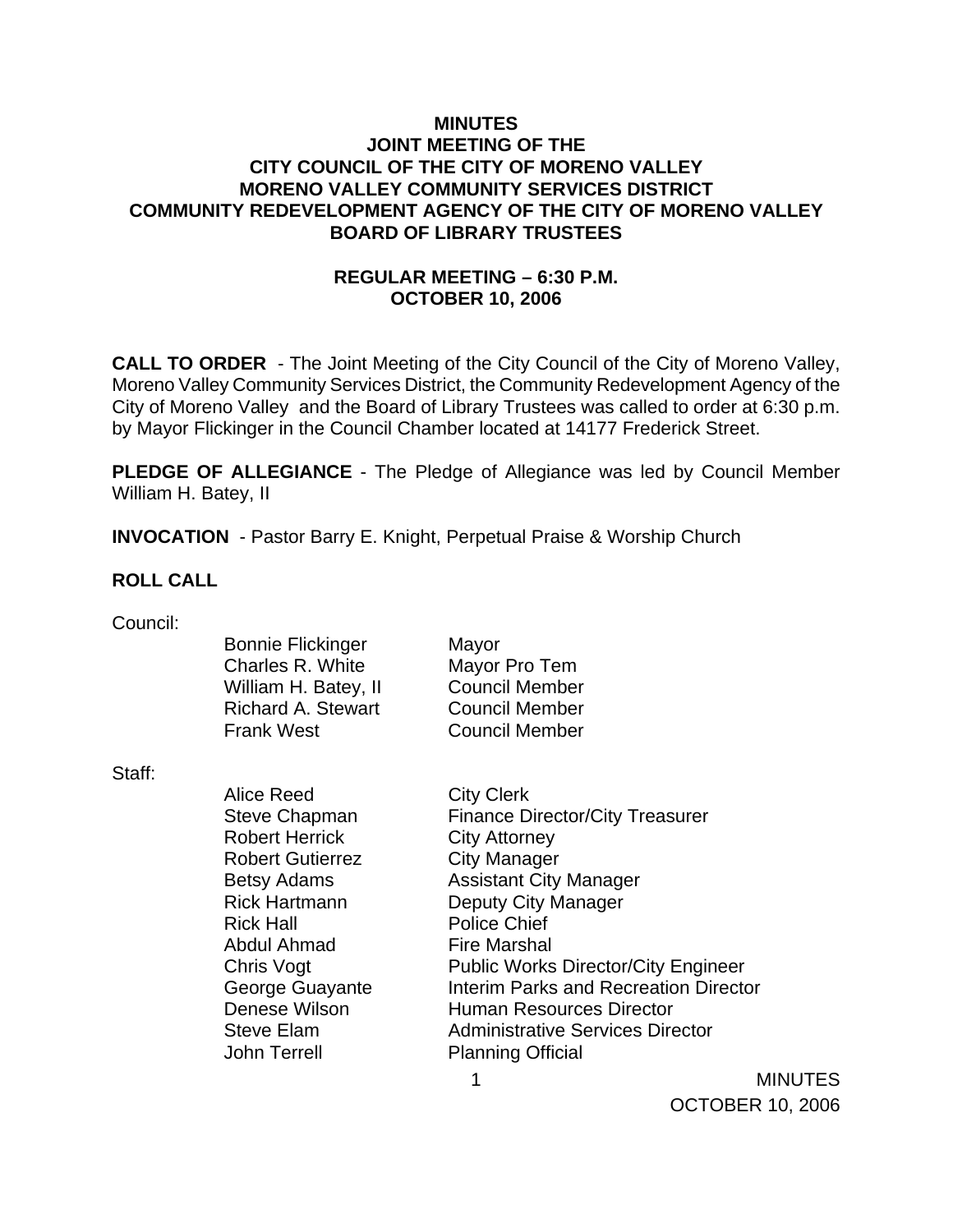### **JOINT CONSENT CALENDARS (SECTIONS A-D) OF THE CITY COUNCIL OF THE CITY OF MORENO VALLEY, MORENO VALLEY COMMUNITY SERVICES DISTRICT, COMMUNITY REDEVELOPMENT AGENCY OF THE CITY OF MORENO VALLEY AND THE BOARD OF LIBRARY TRUSTEES**

Mayor Flickinger opened the agenda items for the Consent Calendars for public comments, there being none, public comments were closed.

## **A. CONSENT CALENDAR** - **CITY COUNCIL**

- A1. ORDINANCES FIRST READING BY TITLE ONLY Waived reading of all Ordinance Introductions and read by title only.
- A2. MINUTES REGULAR MEETING OF SEPTEMBER 26, 2006 (Report of: City Clerk's Department) Recommendation: Approve as submitted.
- A3. LEGISLATIVE UPDATE AND NOVEMBER STATEWIDE ELECTION: A SUMMARY OF THE BALLOT MEASURES (Report of: Assistant City Manager) Recommendation: Receive and file the informational report on ballot measures and the 2006 Legislative Update.
- A4. WARRANT REPORT AUGUST 31, 2006 (Report of: Finance Department) Recommendation: Adopt Resolution No. 2006-115 approving the Warrant Report, dated August 2006, in the total amount of \$28,018,264.03.

Resolution No. 2006-115

 A Resolution of the City Council of the City of Moreno Valley, California, Approving the Warrant Report Dated August 31, 2006

- A5. TRACT MAP 29504 REDUCE FAITHFUL PERFORMANCE BOND AND ADOPT THE RESOLUTION AUTHORIZING ACCEPTANCE OF THE PUBLIC IMPROVEMENTS AS COMPLETE AND ACCEPTING FIR AVENUE, LASSELLE STREET, MULBERRY LANE, NINEBARK STREET, ALDER LANE, ATHERTON DRIVE, AND PRIMROSE WAY INTO THE CITY'S MAINTAINED STREET SYSTEM, SUBDIVIDER – TRACT 29504, LLC, RANCHO CUCAMONGA, CALIFORNIA (Report of: Public Works Department) Recommendation:
	- 1. Adopt Resolution No. 2006-116 authorizing the acceptance of the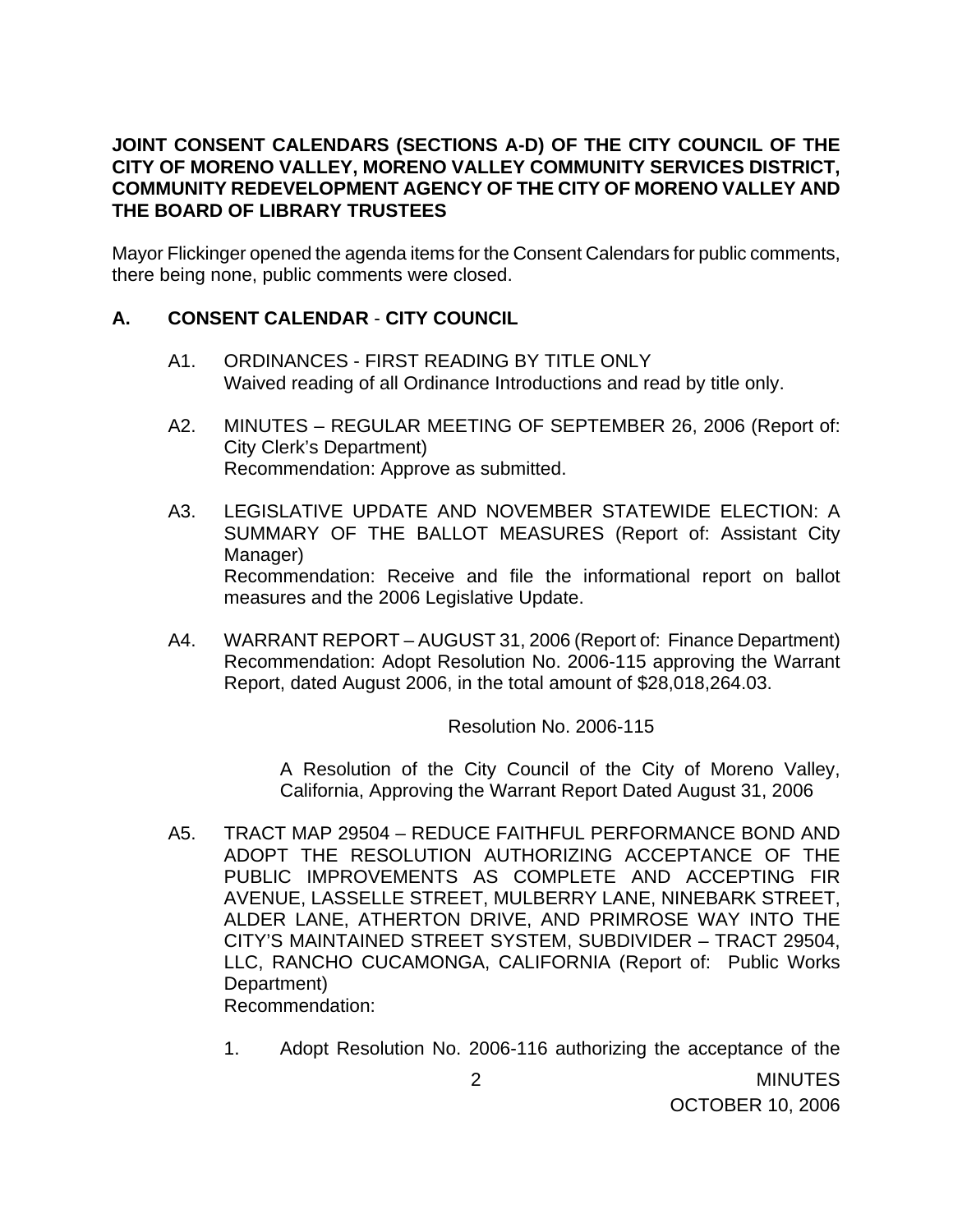public improvements for Tract Map 29504 as complete and accepting Fir Avenue, Lasselle Street, Mulberry Lane, Ninebark Street, Alder Lane, Atherton Drive and Primrose Way into the City's maintained street system.

#### Resolution No. 2006-116

 A Resolution of the City Council of the City of Moreno Valley, California, Authorizing the Acceptance of the Public Improvements as Complete within Tract 29504, and Accepting Fir Avenue, Lasselle Street, Mulberry Lane, Ninebark Street, Alder Lane, Atherton Drive, and Primrose Way into the City's Maintained Street System

- 2. Authorize the City Engineer to execute the 90% reduction to the Faithful Performance Bond, exonerate the Material and Labor Bond in 90 days if there are no stop notices or liens on file with the City Clerk, and exonerate the final 10% of the Faithful Performance Bond in one year when all clearances are received.
- A6. TRACT MAP 22377 REDUCE FAITHFUL PERFORMANCE BOND AND ADOPT THE RESOLUTION AUTHORIZING ACCEPTANCE OF THE PUBLIC IMPROVEMENTS AS COMPLETE AND ACCEPTING CAMINO FLORES, CALLE ALTO, BOGOSO LANE, CASA ENCANTADOR ROAD, CALLE CAMELIA, CALLE ROSA, CALLE CASTANO, CAMINO LARGO, AND ABAZO DRIVE INTO THE CITY'S MAINTAINED STREET SYSTEM, SUBDIVIDER – K. HOVNANIAN FORECAST HOMES, INC., ONTARIO, CA 91761 (Report of: Public Works Department) Recommendation:
	- 1. Adopt Resolution No. 2006-117 authorizing the acceptance of the public improvements for Tract Map 22377 as complete and accepting Camino Flores, Calle Alto, Bogoso Lane, Casa Encantador Road, Calle Camelia, Calle Rosa, Calle Castano, Camino Largo, and Abazo Drive into the City's Maintained Street System.

Resolution No. 2006-117

 A Resolution of the City Council of the City of Moreno Valley, Authorizing the Acceptance of the Public Improvements as Complete Within Tract 22377, and Accepting Camino Flores, Calle Alto, Bogoso Lane, Casa Encantador Road, Calle Camelia, Calle Rosa, Calle Castano, Camino Largo, and Abazo Drive into the City's Maintained Street System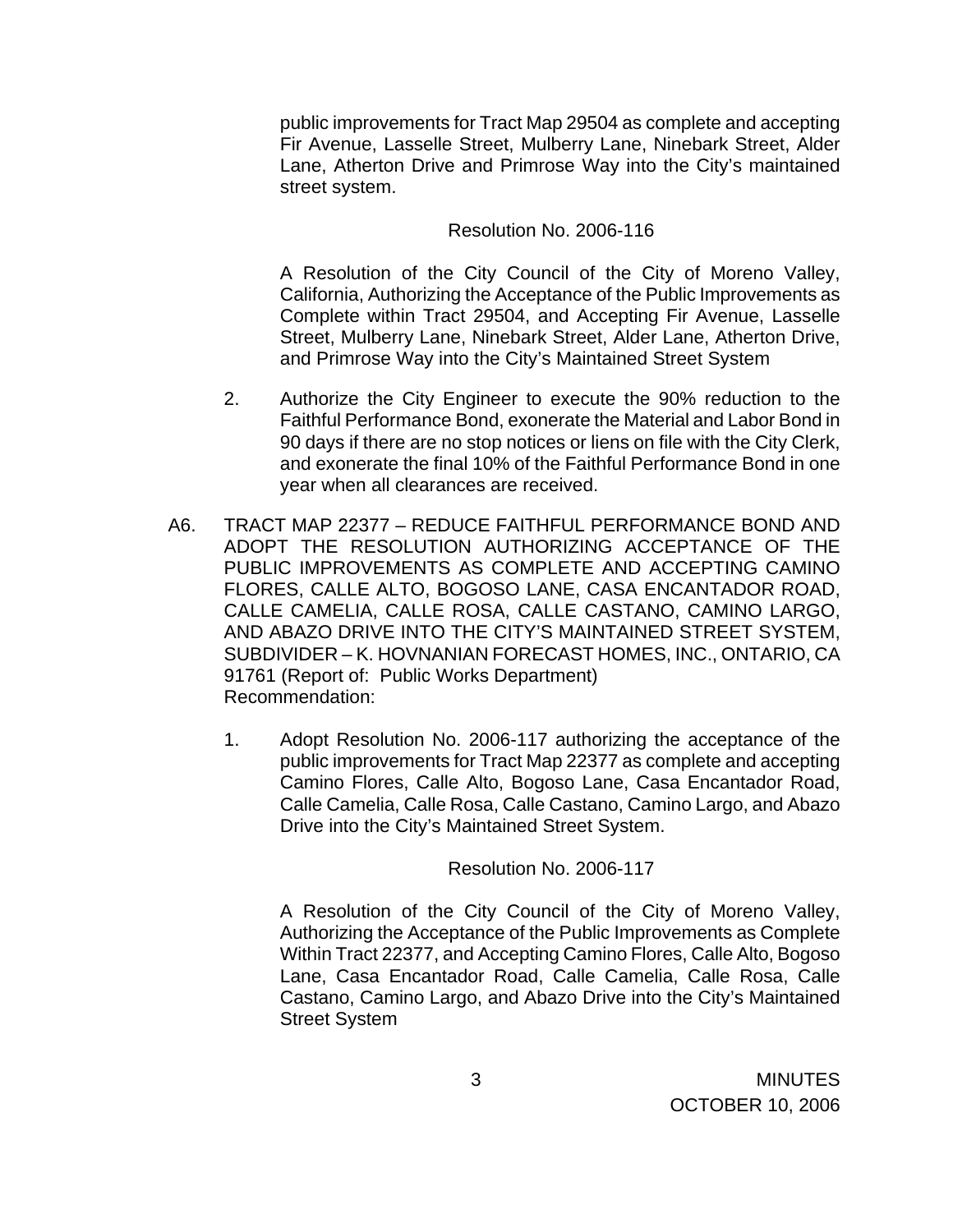- 2. Authorize the City Engineer to execute the 90% reduction to the Faithful Performance Bond, exonerate the Material and Labor Bond in 90 days if there are no stop notices or liens on file with the City Clerk, and exonerate the final 10% of the Faithful Performance Bond in one year when all clearances are received.
- A7. TRACT 30316 TEMPORARY EMERGENCY ACCESS ROAD REDUCE FAITHFUL PERFORMANCE BOND AND RELEASE MATERIAL AND LABOR BOND, DEVELOPER – K. HOVNANIAN FORECAST HOMES, INC., ONTARIO, CA (Report of: Public Works Department) Recommendation:
	- 1. Accept the improvements for Tract Map 30316 Temporary Emergency Access Road as constructed per the Property Improvement and License Agreement.
	- 2. Authorize the City Engineer to execute the Faithful Performance Bond reduction and exoneration of the Material and Labor Bond.
	- 3. Authorize the City Engineer to exonerate the final portion of the Faithful Performance Bond once the temporary access road has been removed and the underlying property has been returned to its original form and all clearances are received.
- A8. TRACT 30316 SINGLE FAMILY RESIDENTIAL 2ND AMENDMENT TO AGREEMENT FOR PUBLIC IMPROVEMENTS (TIME EXTENSION), EAST OF LASSELLE STREET, NORTH OF IRIS AVENUE, AND NORTH OF CAMINO FLORES, SUBDIVIDER: K. HOVNANIAN FORECAST HOMES, INC., ONTARIO, CA (Report of: Public Works Department) Recommendation:
	- 1. Authorize the Mayor to execute the Amendment to Agreement for Public Improvements for Tract 30316.
	- 2. Instruct the City Clerk to forward the completed Amendment to Agreement for Public Improvements to the County Recorder's Office for recordation.
	- 3. Authorize the City Engineer to execute any future time extension amendments to the agreement, subject to City Attorney approval, if the required public improvements are not completed within said timeframe.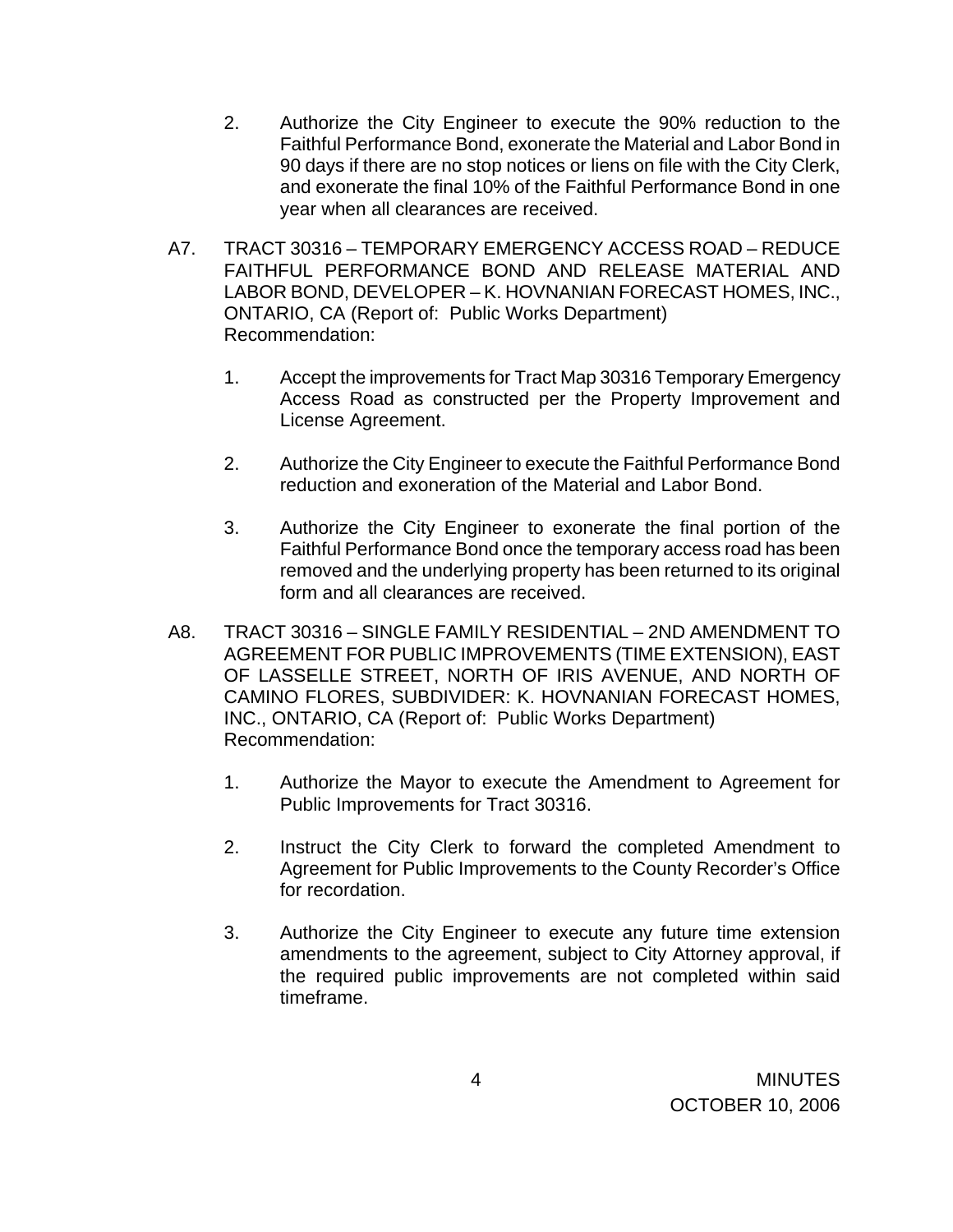- A9. PARCEL MAP 34088 ACCEPT MAP, AGREEMENT AND CASH DEPOSIT FOR PUBLIC IMPROVEMENTS, WEST OF INDIAN AVENUE AND NORTH OF ALESSANDRO BOULEVARD, DEVELOPER – OPT MORENO VALLEY LLC, GREENWOOD VILLAGE, CO (Report of: Public Works Department) Recommendation:
	- 1. Approve Parcel Map 34088, authorize the City Clerk to sign the map and transmit said map to the County Recorder's Office for recordation.
	- 2. Accept the Agreement for Public Improvements and Cash Deposit for Parcel Map 34088.
	- 3. Authorize the Mayor to execute the agreement.
	- 4. Direct the City Clerk to forward the signed agreement to the County Recorder's Office for recordation.
	- 5. Authorize the City Engineer to execute any future time extension amendments to the agreement, subject to City Attorney approval, if the required public improvements are not completed within said timeframe.
- A10. APPROVE TRACT 31431 SINGLE FAMILY RESIDENTIAL ACCEPT AGREEMENT AND BONDS FOR PUBLIC IMPROVEMENTS, NORTH OF DRACAEA AVENUE AND WEST OF INDIAN AVENUE, SUBDIVIDER – DRESCH, CHAN & ZHOU PARTNERSHIP, CHINO HILLS, CA (Report of: Public Works Department) Recommendation:
	- 1. Approve Tract 31431, authorize the City Clerk to sign the map and transmit said map to the County Recorder's Office for recordation.
	- 2. Accept the Agreement and Bonds for Public Improvements.
	- 3. Authorize the Mayor to execute the Agreement.
	- 4. Direct the City Clerk to forward the signed Agreement to the County Recorder's Office for recordation.
	- 5. Authorize the City Engineer to execute any future time extension amendments to the agreement, subject to City Attorney approval, if the required public improvements are not completed within said timeframe.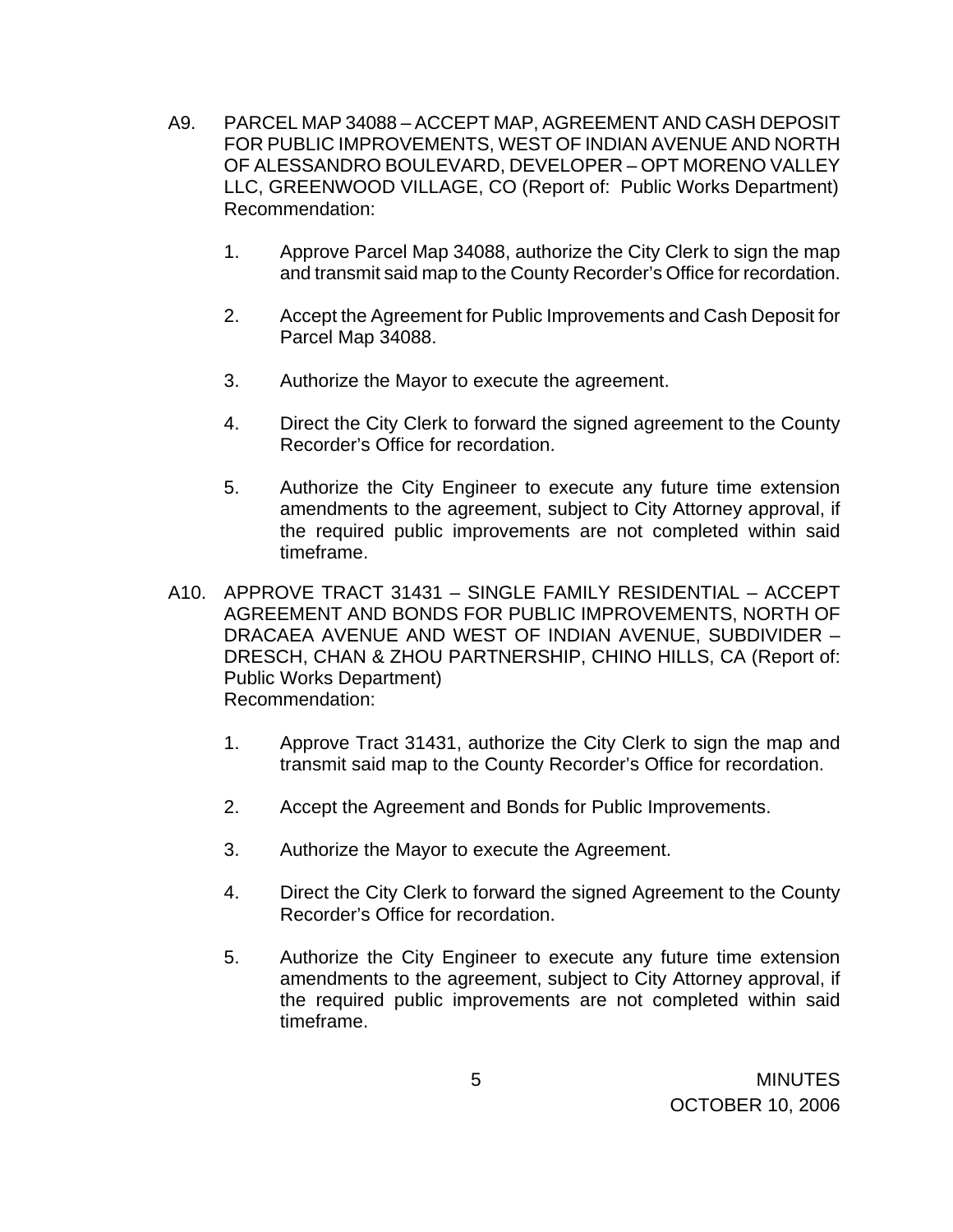- A11. APPROVE TRACT 31212 PRIVATE DRIVEWAY SINGLE FAMILY RESIDENTIAL – ACCEPT AGREEMENT AND BONDS FOR PRIVATE IMPROVEMENTS, SOUTHWEST CORNER OF COTTONWOOD AVENUE AND MORRISON STREET, SUBDIVIDER – WESTERN PACIFIC HOUSING, IRVINE, CA (Report of: Public Works Department) Recommendation:
	- 1. Accept the Agreement and Bonds for Public Improvements.
	- 2. Authorize the Mayor to execute the Agreement.
	- 3. Direct the City Clerk to forward the signed Agreement to the County Recorder's Office for recordation.
- A12. PARCEL MAP 32961 APPROVAL OF COOPERATIVE AGREEMENT FOR PERRIS VALLEY – GROVE VIEW ROAD STORM DRAIN, BETWEEN THE RIVERSIDE COUNTY FLOOD CONTROL AND WATER CONSERVATION DISTRICT, CITY OF MORENO VALLEY, AND INDUSTRIAL DEVELOPMENTS INTERNATIONAL, INC., NORTHWEST CORNER OF PERRIS BOULEVARD AND GROVE VIEW ROAD, SUBDIVIDER – INDUSTRIAL DEVELOPMENTS INTERNATIONAL, INC., IRVINE, CA (Report of: Public Works Department) Recommendation:
	- 1. Approve the Cooperative Agreement between the Riverside County Flood Control and Water Conservation District, City of Moreno Valley, and Industrial Developments International, Inc. for Perris Valley – Grove View Road Storm Drain.
	- 2. Authorize the Mayor to execute the cooperative agreement.
	- 3. Direct the City Clerk to forward the signed agreement to Riverside County Flood Control and Water Conservation District.
- A13. ADOPT A MITIGATED NEGATIVE DECLARATION (MND) FOR PIGEON PASS ROAD WIDENING – CLIMBING ROSE DRIVE TO NORTH CITY LIMITS, PROJECT NO. 06-41570324 (Report of: Public Works Department) Recommendation: Adopt a Mitigated Negative Declaration (MND) for the widening of Pigeon Pass Road from Climbing Rose Drive to the North City Limits.

A14. PUBLIC MEETING REGARDING MAIL BALLOT PROCEEDINGS FOR: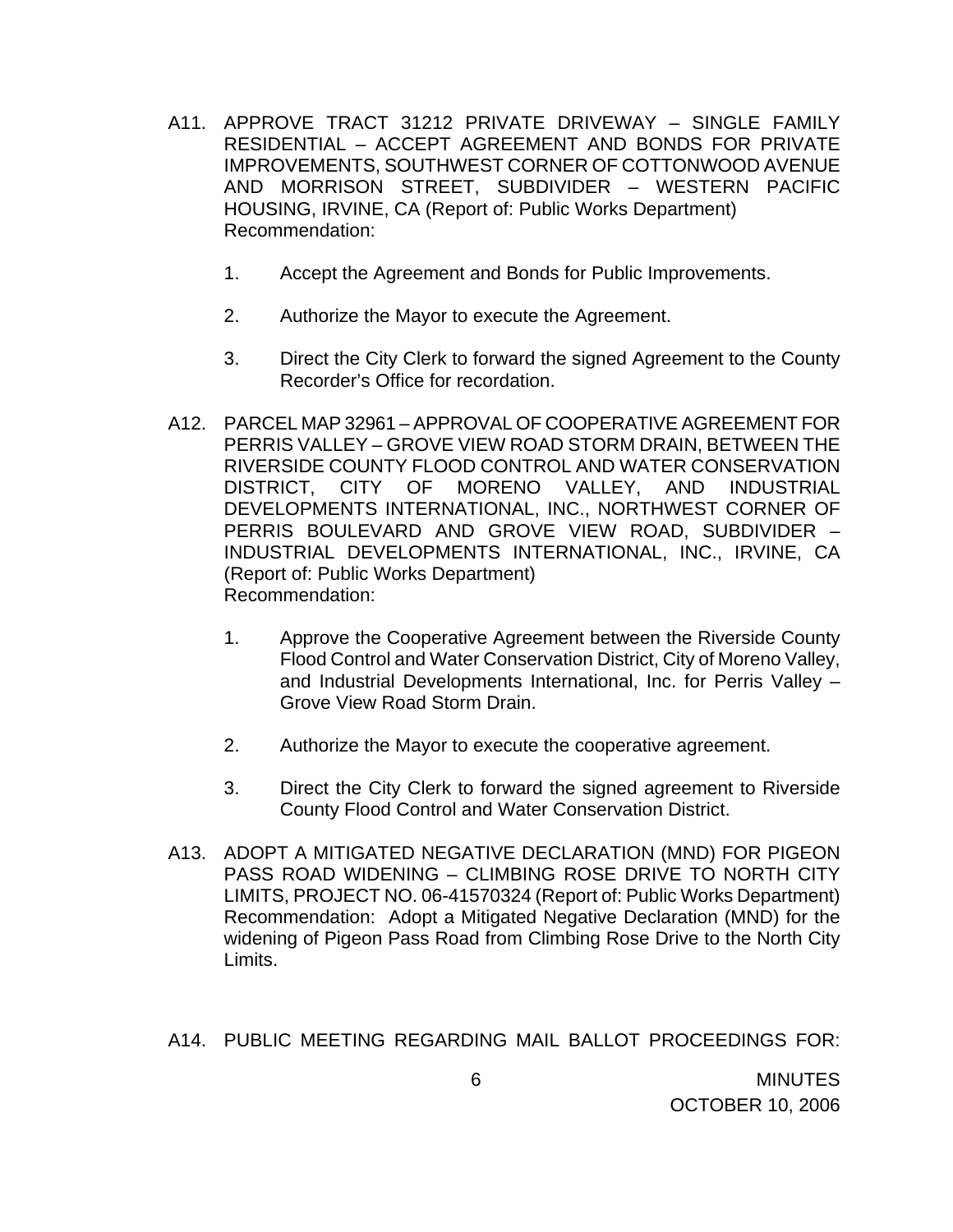ASSESSOR PARCEL NUMBER (APN) 297-130-042 (76 GAS STATION) BALLOTED ITEM NPDES, TENTATIVE PARCEL MAPS 34604, 33826 AND 33275 AND TENTATIVE TRACT 32194 BALLOTED ITEM NPDES (Report of: Public Works Department) Recommendation: Accept public comments regarding the mail ballot proceeding for Assessor Parcel Number (APN) 297-130-042 (76 Gas Station), Tentative Parcel Maps 34604, 33826 and 33275 and Tentative Tract 32194 (and all affected phases) for approval of the appropriate National Pollutant Discharge Elimination System (NPDES) regulatory rate schedule.

- A15. AUTHORIZATION TO AWARD BID FOR REPLACEMENT STREET SWEEPER (Report of: Public Works Department) Recommendation:
	- 1. Award the bid for purchase of a Schwartz M6000 Street Sweeper to Kelly Equipment Company, Upland, California, as being the lowest responsible bidder and in the best interest of the City.
	- 2. Authorize the issuance of a Purchase Order for Kelly Equipment Company in the amount of \$246,054.36. (Account Number: 151.52610.6642.648)
	- 3. Authorize the Maintenance and Operations Manager to execute a contract with the Mobile Source Air Pollution Reduction Review Committee (MSRC) Local Government Match Program for reimbursement in the amount of \$25,000 toward the purchase of the replacement Street Sweeper.
- A16. AB 1234 ETHICS TRAINING PARTICIPANTS (Report of: City Clerk's Department) Recommendation: Ratify the decision to include the City Manager, City Attorney and City Clerk as those employees required to take the two (2) hours of ethics training mandated by AB 1234.
- A17. ORDINANCE NO. 724 AN ORDINANCE OF THE CITY COUNCIL OF THE CITY OF MORENO VALLEY, CALIFORNIA, AUTHORIZING AN AMENDMENT TO THE CONTRACT BETWEEN THE CITY COUNCIL OF THE CITY OF MORENO VALLEY AND THE BOARD OF ADMINISTRATION OF THE CALIFORNIA PUBLIC EMPLOYEES' RETIREMENT SYSTEM (RECEIVED FIRST READING AND INTRODUCTION ON SEPTEMBER 12, 2006 ON A 5-0 VOTE) (Report of: Human Resources Department) Recommendation: Adopt Ordinance No. 724

Ordinance No. 724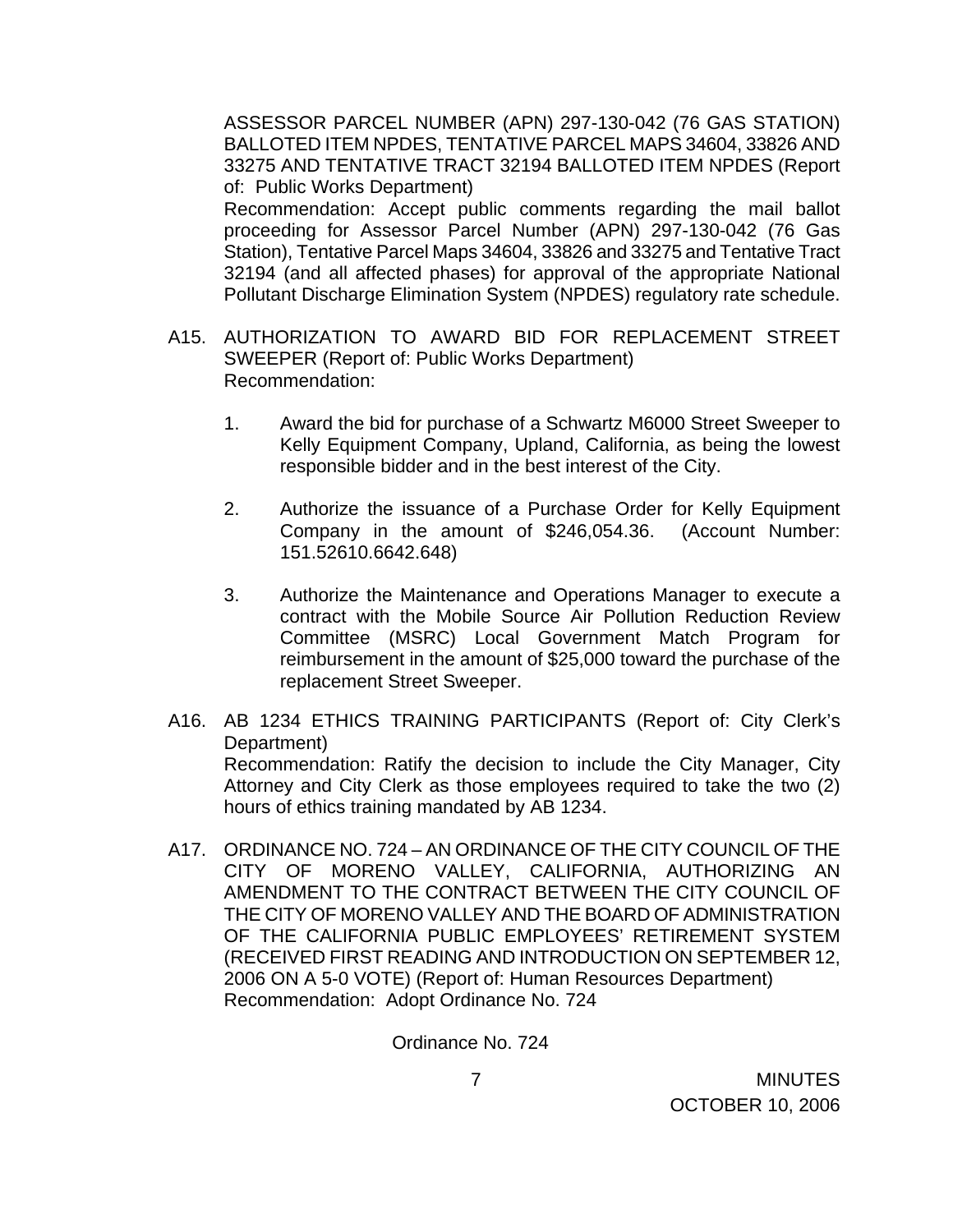An Ordinance of the City Council of the City of Moreno Valley, California Authorizing an Amendment to the Contract Between the City Council of the City of Moreno Valley and the Board of Administration of the California Public Employees' Retirement System

- A18. TRANSFER OF REAL PROPERTY LOCATED AT THE LASSELLE SPORTS PARK FROM THE CITY OF MORENO VALLEY, A MUNICIPAL CORPORATION, TO THE MORENO VALLEY COMMUNITY SERVICES DISTRICT AND EXECUTION OF AN EASEMENT DEED FROM THE MORENO VALLEY COMMUNITY SERVICES DISTRICT TO THE RIVERSIDE COUNTY FLOOD CONTROL & WATER CONSERVATION DISTRICT (Report of: Public Works Department) Recommendation: Authorize the Mayor to execute two (2) quitclaim deeds to transfer real property located at the Lasselle Sports Park from the City of Moreno Valley, a Municipal Corporation, to the Moreno Valley Community Services District.
- A19. AUTHORIZATION TO AWARD THE CONSTRUCTION CONTRACT FOR THE TRAFFIC SIGNAL AT PIGEON PASS ROAD AND CLIMBING ROSE DRIVE – PROJECT NO. 06-12566726 (Report of: Public Works Department) Recommendation:
	- 1. Adopt the plans and specifications for the Traffic Signal at Pigeon Pass Road and Climbing Rose Drive.
	- 2. Award the construction contract for the Traffic Signal at Pigeon Pass Road and Climbing Rose Drive to New West Signal, 14055 Foothill Blvd., Fontana, CA 92335, the lowest responsible bidder.
	- 3. Authorize the Mayor to execute a contract agreement with New West Signal.
	- 4. Authorize the issuance of a Purchase Order for New West Signal in the amount of \$134,000.00 (the bid amount plus 15% contingency) for the traffic signal at Pigeon Pass Road and Climbing Rose Drive (Account No. 125.66726).
	- 5. Authorize the City Manager to execute any subsequent related minor change orders to the contract with New West Signal up to, but not exceeding, the contingency amount of \$17,719.00, subject to the approval of the City Attorney.
- A20. REVIEW AND CONTINUE THE EMERGENCY ACTION REGARDING THE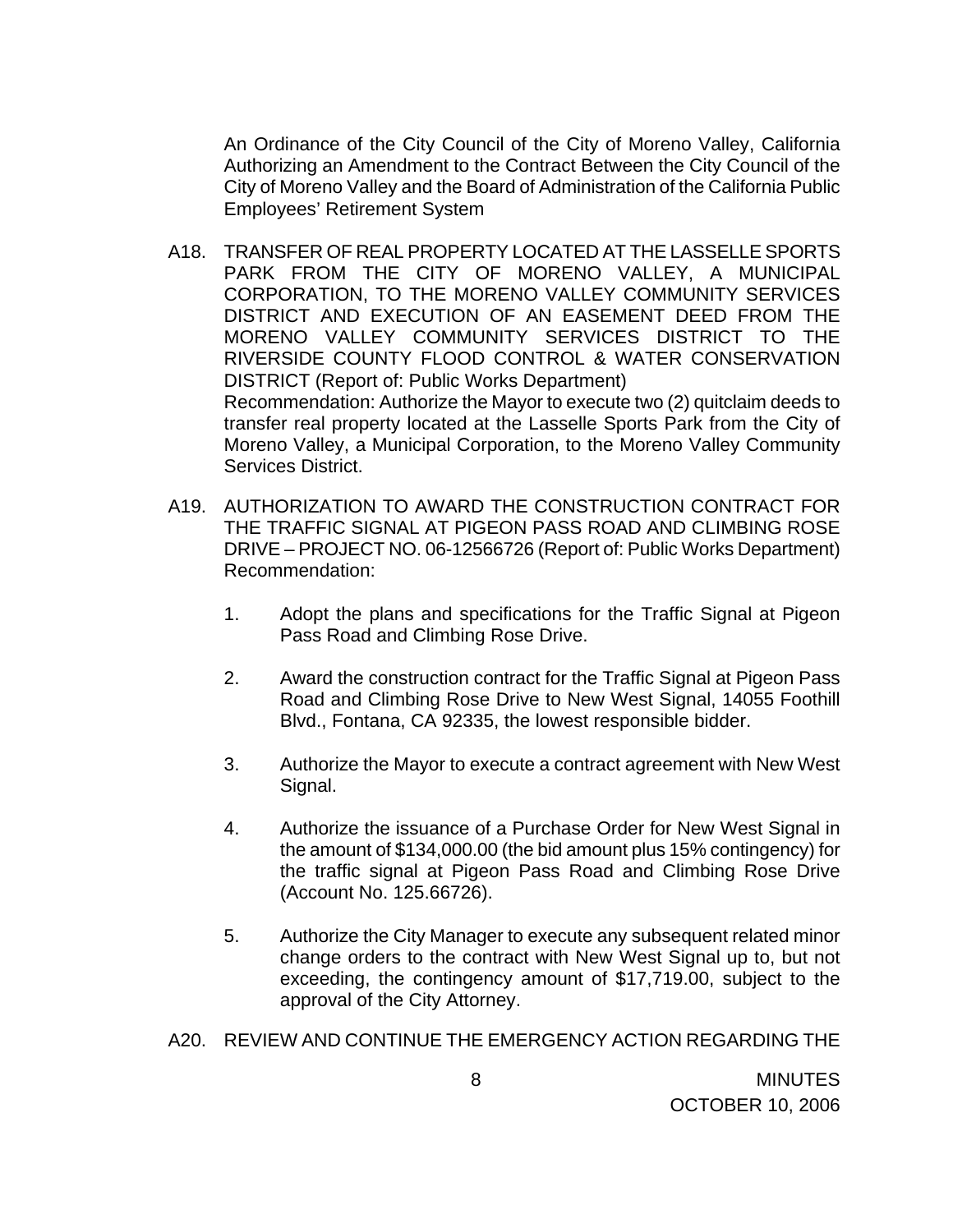DESIGN AND CONSTRUCTION OF THE MORENO VALLEY UTILITIES (MVU) 115 KILOVOLT (KV) SUBSTATION AND SWITCHYARD FACILITY (Report of: Public Works Department)

 Recommendation: Review and continue the Emergency Action taken by the Council during the September 26, 2006 Council Meeting under Resolution 2006-113 Making Findings of an Emergency and Authorizing the Execution of the Design-Build Agreement for the Moreno Valley Utilities Substation and Switchyard Project between the City of Moreno Valley, as Owner, and ABB, Inc., A Delaware Corporation, as Design-Builder, in Accordance with Public Contract Code Sections 20168, 22050, and Government Code Section 5956.

# **B. CONSENT CALENDAR** - **COMMUNITY SERVICES DISTRICT**

- B1. ORDINANCES FIRST READING BY TITLE ONLY Waived reading of all Ordinance Introductions and read by title only.
- B2. MINUTES REGULAR MEETING OF SEPTEMBER 26, 2006 (Report of City Clerk's Department) Recommendation: Approve as submitted.
- B3. PUBLIC MEETING REGARDING MAIL BALLOT PROCEEDINGS FOR: TENTATIVE PARCEL MAP 33275 AND TENTATIVE TRACT 32194 FOR COMMUNITY SERVICES DISTRICT (CSD) ZONE B (RESIDENTIAL STREET LIGHTING) (Report of: Public Works Department) Recommendation: Accept public comments regarding the mail ballot proceedings for Tentative Parcel Map 33275 and Tentative Tract 32194 (and all affected phases) for inclusion into and approval of the annual parcel charge for Community Services District (CSD) Zone B (Residential Street Lighting)
- B4. EXTENSION OF CONTRACT PROJECT NO. MVCSD-TT04/05 PARKWAY & MEDIAN TREE TRIMMING (Report of: Public Works Department) Recommendation:
	- 1. Approve the extension of Project No. MVCSD-TT04/05 to continue its term for an additional one-year period; and
	- 2. Amend Subsection 8.b. of Project No. MVCSD-TT04/05's *General Provisions* to allow the Consumer Price Index for the Los Angeles-Riverside-Orange County region to be used as the basis for negotiating any requests for contract pricing increases; and
	- 3. Authorize the Mayor, acting in the capacity as President of the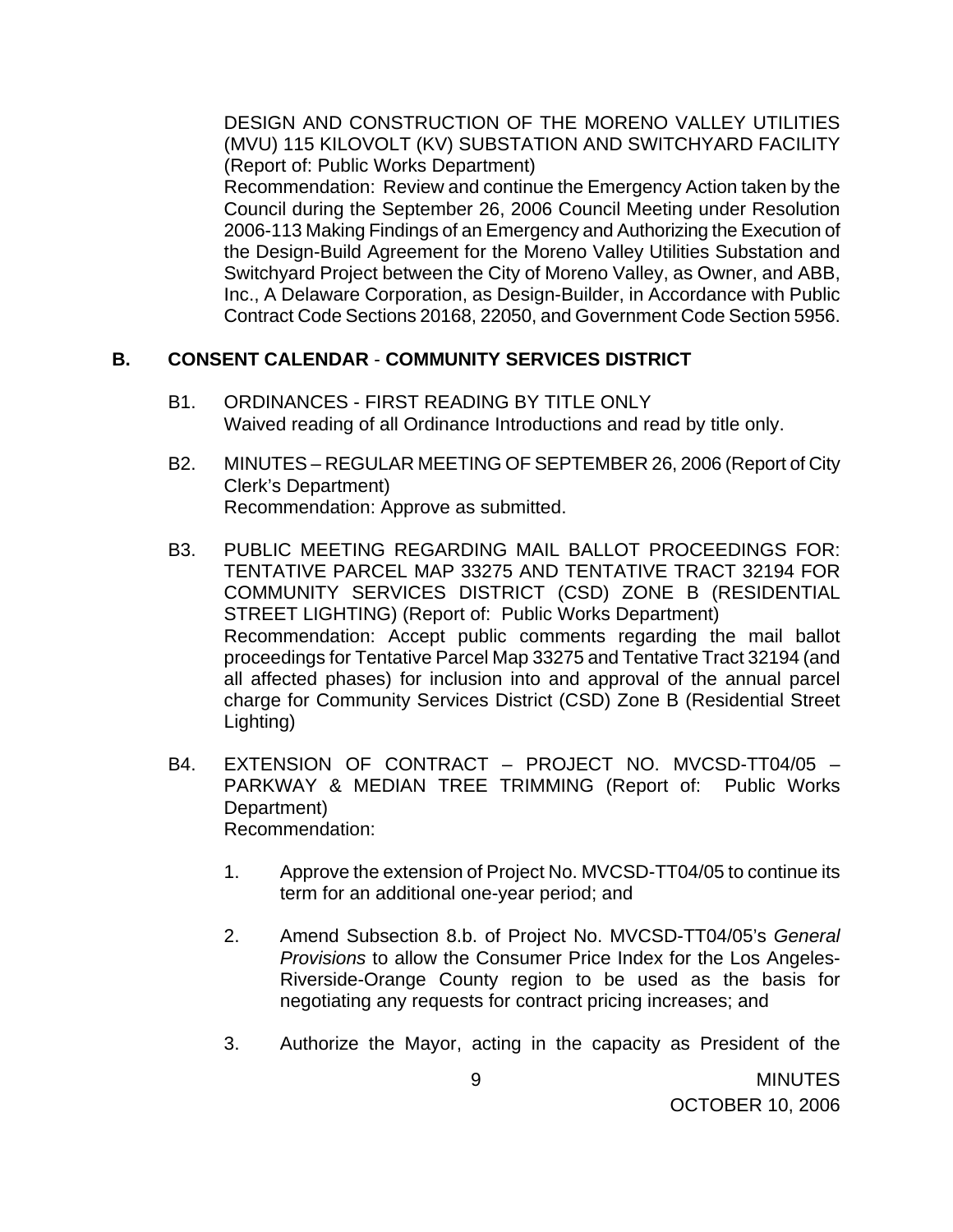MVCSD Board, to sign a Purchase Requisition in favor of TruGreen-LandCare, of Upland, California, and;

- 4. Authorize the Purchasing Manager to issue an open purchase order to TruGreen-LandCare in the amount of \$151,780.10 to pay for annual trimming of MVCSD parkway and median trees.
- B5. TRANSFER OF REAL PROPERTY LOCATED AT THE LASSELLE SPORTS PARK FROM THE CITY OF MORENO VALLEY, A MUNICIPAL CORPORATION, TO THE MORENO VALLEY COMMUNITY SERVICES DISTRICT AND EXECUTION OF AN EASEMENT DEED FROM THE MORENO VALLEY COMMUNITY SERVICES DISTRICT TO THE RIVERSIDE COUNTY FLOOD CONTROL & WATER CONSERVATION DISTRICT (Report of: Public Works Department) Recommendation:
	- 1. Authorize the Chairman of the Board of Directors of the Community Services District to execute the Certificates of Acceptance, which allow the transfers of real property located at the Lasselle Sports Park from the City of Moreno Valley, a Municipal Corporation, to the Moreno Valley Community Services District.
	- 2. Authorize the Chairman of the Board of Directors of the Community Services District to execute an Easement Deed to the Riverside County Flood Control & Water Conservation District for facility access ingress and egress purposes for the Lasselle Sports Park.

#### **C. CONSENT CALENDAR** - **COMMUNITY REDEVELOPMENT AGENCY**

- C1. ORDINANCES FIRST READING BY TITLE ONLY Waived reading of all Ordinance Introductions and read by title only.
- C2. MINUTES REGULAR MEETING OF SEPTEMBER 26, 2006 (Report of City Clerk's Department) Recommendation: Approve as submitted.

# **D. CONSENT CALENDAR** - **BOARD OF LIBRARY TRUSTEES**

- D1. ORDINANCES FIRST READING BY TITLE ONLY Waived reading of all Ordinance Introductions and read by title only.
- D2. MINUTES REGULAR MEETING OF SEPTEMBER 26, 2006 (Report of City Clerk's Department) Recommendation: Approve as submitted.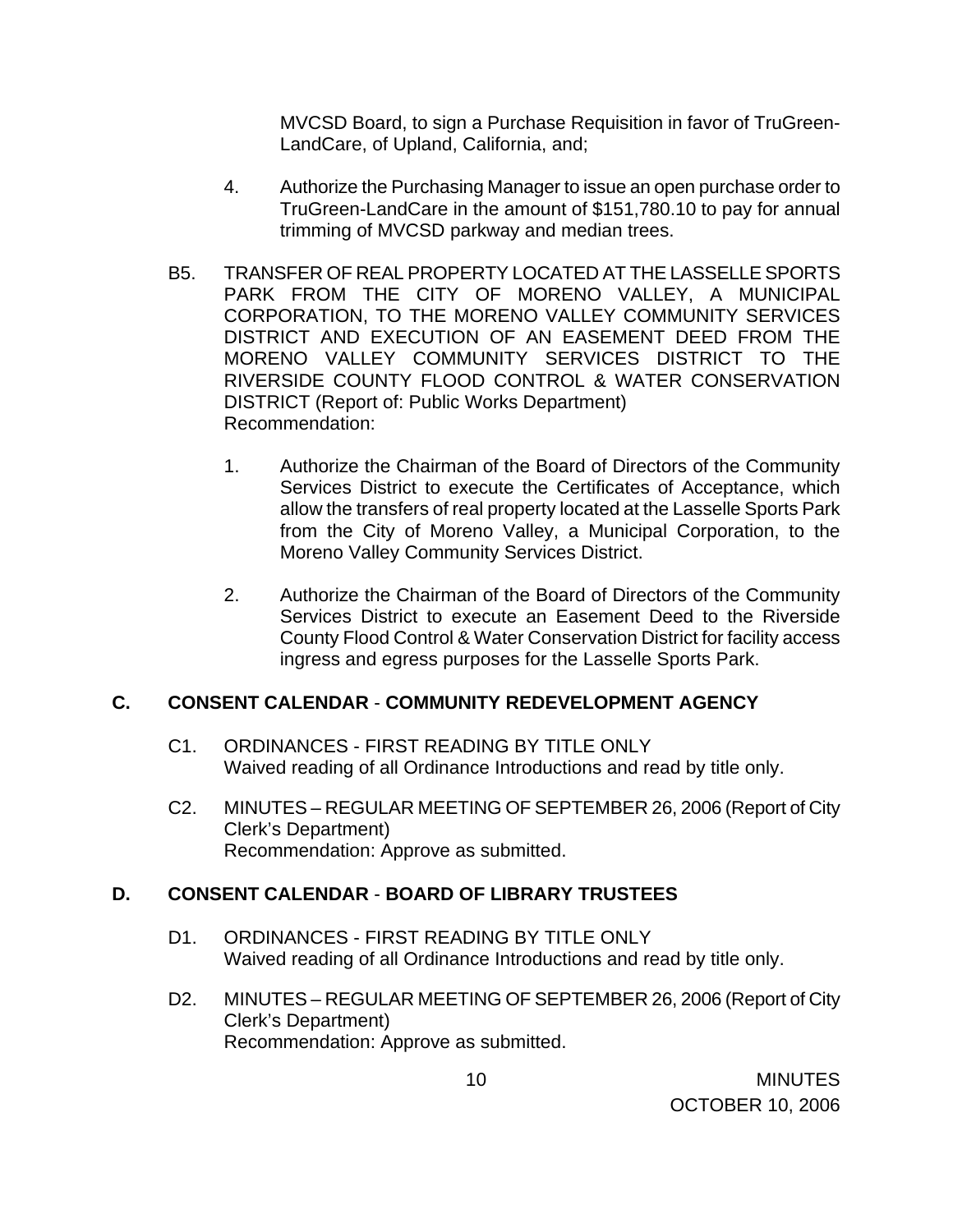# **Joint Consent Calendar Items A - D approved by a 5- 0 vote, m/Batey, s/West.**

# **E. PUBLIC HEARINGS**

 E1. PUBLIC HEARING REGARDING THE MAIL BALLOT PROCEEDINGS (REBALLOT) FOR A PROPOSED PARCEL CHARGE INCREASE FOR COMMUNITY SERVICES DISTRICT (CSD) ZONE D (PARKWAY LANDSCAPE MAINTENANCE) FOR TRACTS 18784/20906, 19912, AND 21616 (Report of: Public Works Department) Recommendation: That the President and Members of the Board of Directors of the Moreno Valley Community Services District, after conducting the public hearing:

 Mayor Flickinger opened the public testimony portion of the public hearing; there being none, public testimony was closed.

1. Tabulate the mail ballots for the proposed CSD Zone D parcel charges for Tracts 18784/20906, 19912, and 21616;

The City Clerk announced the results as follows:

Tentative Tract 18784/20906 – "Yes"

Tentative Tract 19912 – "Yes"

Tentative Tract 21616 – "Yes"

#### **Approved by a 5-0 vote, m/Flickinger, s/Batey**.

- 2. Verify and accept the results of the mail ballot proceedings as identified on the Official Tally Sheet and Assessor Parcel Number (APN) listing;
- 3. Receive and file with the City Clerk's office the accepted CSD Official Tally Sheet and APN listing; and
- 4. If approved, authorize and impose the proposed CSD Zone D annual parcel charge for Tracts 18784/20906, 19912, and 21616 and reinstate the Zone D landscape services to the Standard Service level.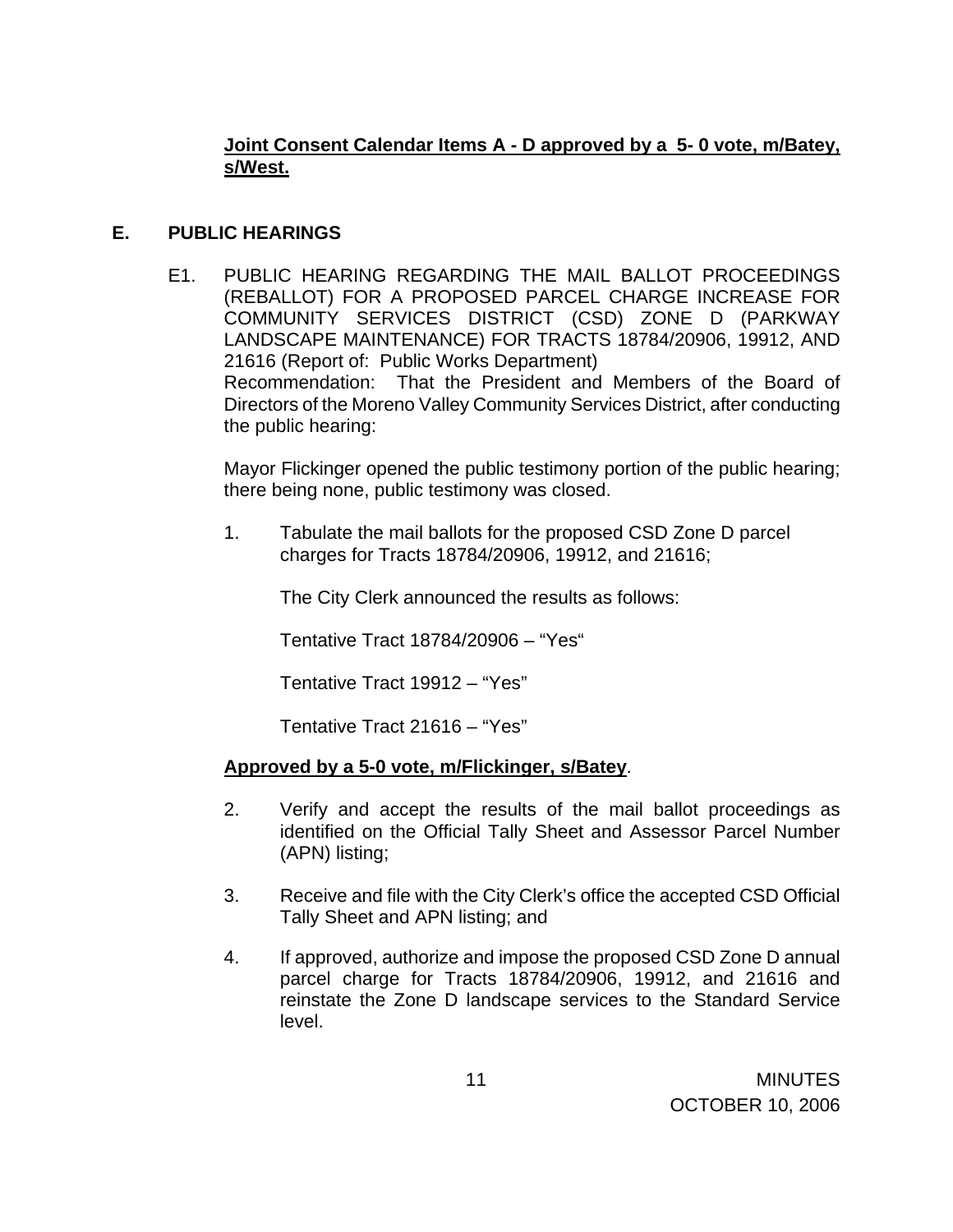### **Approved by a 5-0 vote, m/White, s/Batey**.

 E2. A PUBLIC HEARING REGARDING A REQUEST TO CONSIDER AMENDMENT NO. 6 TO THE TOWNGATE SPECIFIC PLAN (SP NO. 200) TO MODIFY THE LAND USE DESIGNATION AND LANGUAGE WITHIN THE SPECIFIC PLAN FOR A 7.5 NET ACRE (9.3 GROSS ACRE) PARCEL OF LAND WITHIN PLANNING AREA NO. 13 FROM TC (TOWN CENTER) TO MH (MEDIUM HIGH-DENSITY RESIDENTIAL) TO SUPPORT THE DEVELOPMENT OF TENTATIVE TRACT MAP NO. 34299 AND A PLOT PLAN FOR A 67 UNIT DETACHED RESIDENTIAL CONDOMINIUM COMPLEX WITH VARIOUS RECREATIONAL AMENITIES. THE PROJECT IS LOCATED ON THE SOUTHWEST CORNER OF EUCALYPTUS AVENUE (EAST) AND EUCALYPTUS AVENUE (WEST) AND IS SUBMITTED BY K HOVNANIAN, IN CONJUNCTION WITH THE PROPERTY OWNER, FRITZ DUDA COMPANY (Report of: Community Development Department)

Mayor Flickinger opened the public testimony portion of the public hearing; there being none, public testimony was closed.

 1. Recognize that the TownGate Specific Plan (SP No. 200) Amendment No. 6 (P05-128), Plot Plan (PA05-0211) and Tentative Tract Map No. 34299 (PA05-0204) are within the scope of the Program Environmental Impact Report (EIR) for the TownGate Specific Plan pursuant to the Addendum as provided within Section 15164 of the California Environmental Quality Act Guidelines, while no conditions in Section 15162 calling for a subsequent EIR have occurred.

#### **Approved by a 5-0 vote, m/Batey, s/Stewart**.

 2. Introduce Ordinance No. 727 thereby approving P05-128 (Specific Plan Amendment), based on the findings in the City Council Ordinance for Amendment No. 6 to the TownGate Specific Plan No. 200, including the modification of associated language and conditions of approval as well as the amendment of the Official Zoning Atlas for a 7.5 net acre parcel of land within Planning Unit 13 from TC (Town Center) to MH (Medium High Density Residential) attached as Exhibits A, B and C to the resolution.

#### Ordinance No. 727

**MINUTES** OCTOBER 10, 2006 12 An Ordinance of the City Council of the City of Moreno Valley, Approving Specific Plan Amendment No. 6 (P05-128) to the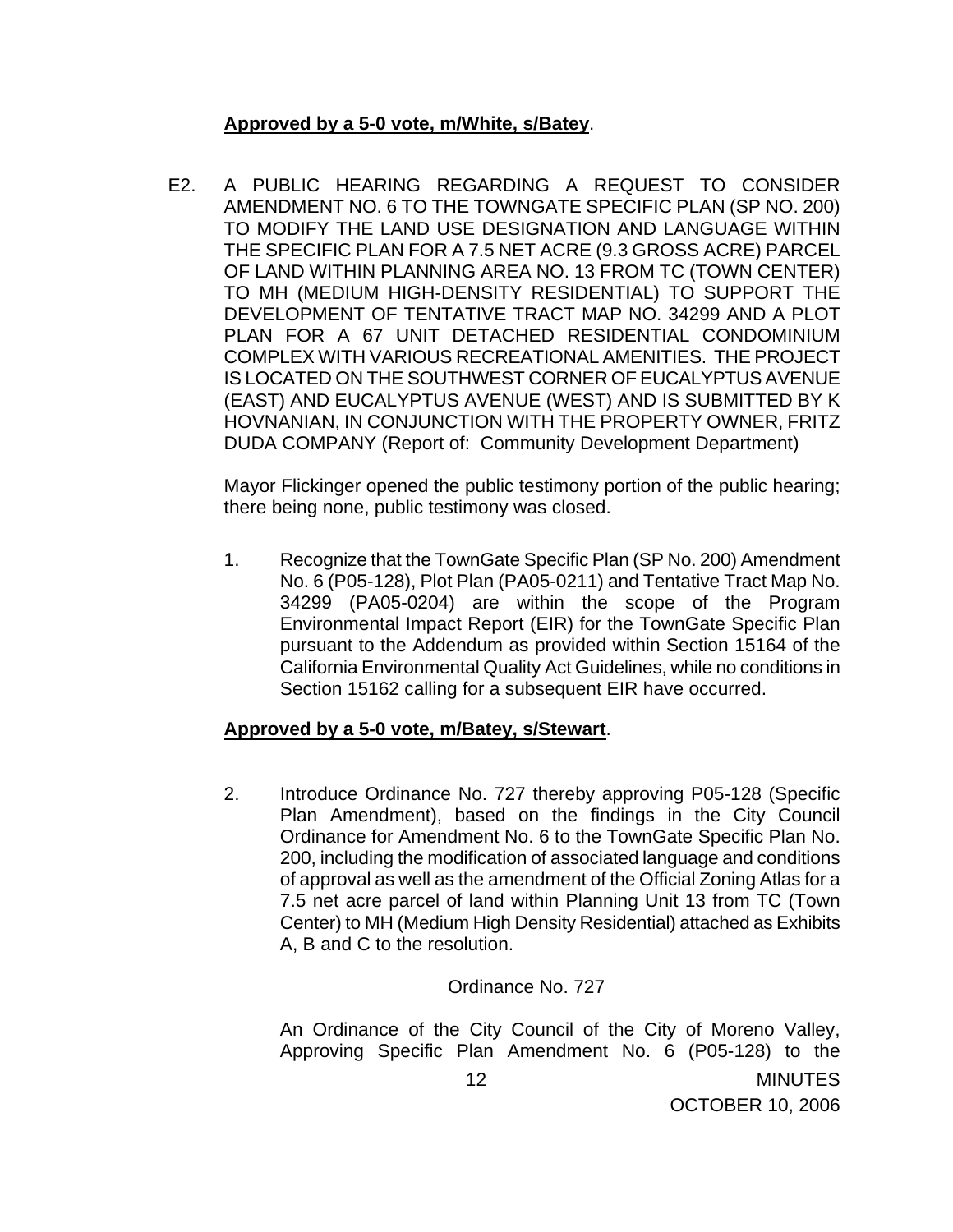TownGate Specific Plan No. 200 to Modify Land use Designation for a 7.5 Acre Portion of Land within Planning Area No. 13 from SP200 TC (Town Center) to SP200 MH (Medium High Density Residential) and Modify the Design Manual within Specific Plan No. 200 to Alter Various Maps and Subsequent Sections and Subsections of the Document Related to the Proposed Change in Land Use

#### **Approved by a 5-0 vote, m/Batey, s/Stewart**.

 3. Approve Resolution No. 2006-118 thereby approving PA05-0204 (Tentative Tract Map No. 34299) based on the findings included in the Resolution, and Conditions of Approval, attached as Exhibit A to the **Resolution** 

Resolution No. 2006-118

 A Resolution of the City Council of the City of Moreno Valley, California, Approving PA05-0204 (Tentative Tract Map No. 34299) for a 67 Unit Detached Condominium Complex on a 7.5 Net Acre Parcel of Land

#### **Approved by a 5-0 vote, m/Batey, s/Stewart**.

 4. Approve Resolution No. 2006-119 thereby approving PA05-0211 (Plot Plan) based on the findings included in the Resolution, and Conditions of Approval, attached as Exhibit A to the Resolution.

Resolution No. 2006-119

 A Resolution of the City Council of the City of Moreno Valley, California, Approving P05-0211 (Plot Plan), for the Development of a 67 Unit Detached Condominium Complex on a 7.5 Net Acre Parcel of Land within the TownGate Specific Plan No. 200

#### **Approved by a 5-0 vote, m/Batey, s/Stewart.**

 E3. PUBLIC HEARING AND ORDINANCE APPROVING SECOND AMENDMENT TO THE ANNEXATION AND DEVELOPMENT AGREEMENT FOR THE TOWNGATE DEVELOPMENT (Report of: Economic Development Department) Recommendation: That the City Council, after conducting the public hearing:

Mayor Flickinger opened the public testimony portion of the public hearing;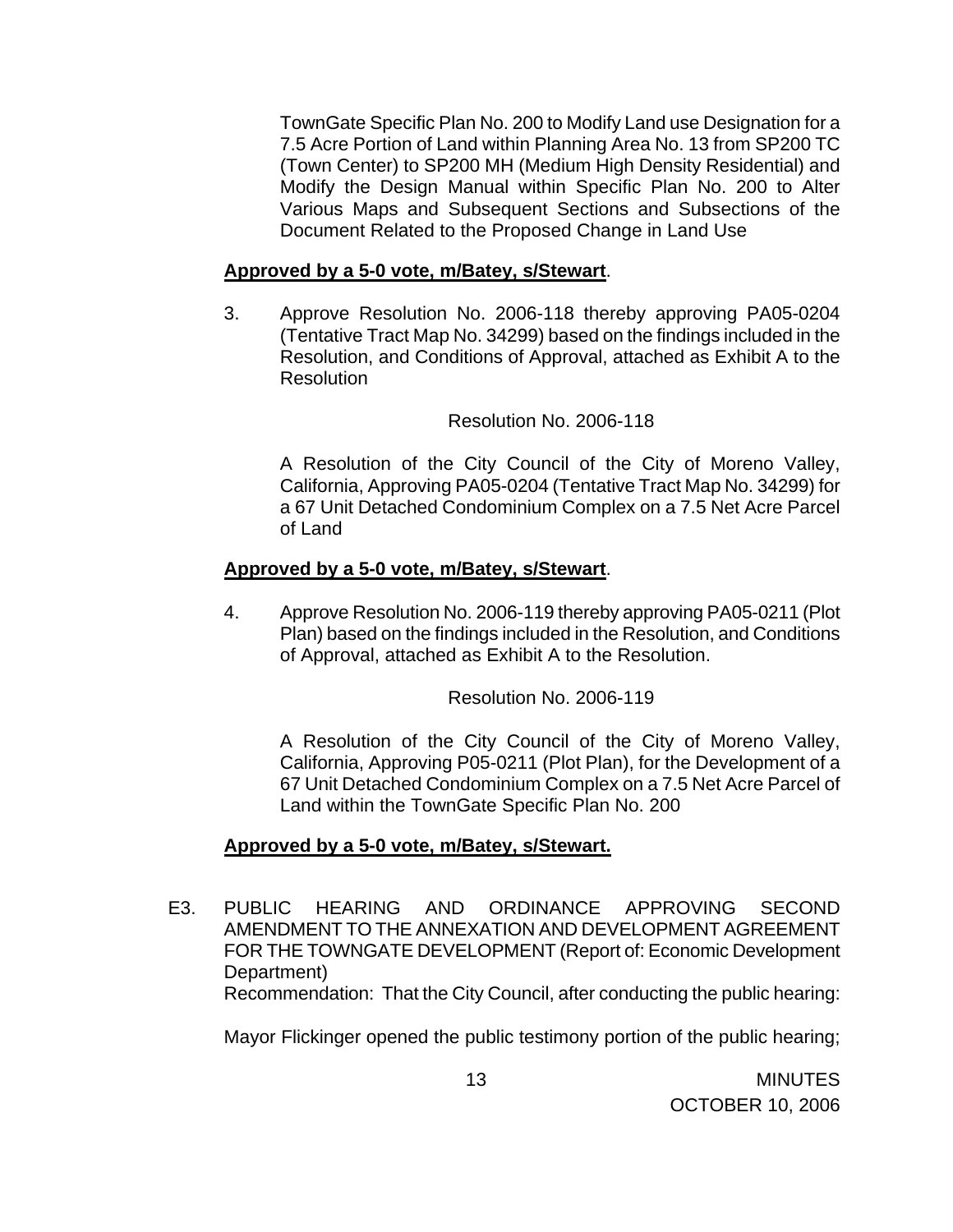public testimony was received from: John Loper.

 1. Introduce Ordinance No. 728, approving the Second Amendment to the Annexation and Development Agreement for the TownGate Mixed Use Development.

### Ordinance No. 728

 An Ordinance of the City Council of the City of Moreno Valley, California, Approving the Second Amendment to the Annexation and Development Agreement Between the City of Moreno Valley, RIR Associates and Ryder Homes Relative to the Development Known as Moreno Valley Mixed Use Development (TownGate)

#### **Approved by a 5-0 vote, m/Batey, s/Stewart.**

 2. Authorize the Mayor to execute the Second Amendment to the Annexation and Development Agreement for the TownGate Mixed Use Development.

#### **Approved by a 5-0 vote, m/Batey, s/Stewart.**

## **F. ITEMS REMOVED FROM CONSENT CALENDARS FOR DISCUSSION OR SEPARATE ACTION - None**

#### **G. REPORTS**

- G1. CITY COUNCIL REPORTS ON REGIONAL AND REIMBURSABLE **ACTIVITIES** 
	- a. Report on March Joint Powers Commission by Council Member **Stewart**

 Council Member Stewart announced that the March Joint Powers Commission authorized him to sign a letter to SCAG approving passenger service as a future option.

b. Report on Riverside County Transportation Commission by Council Member West

Council Member West announced he and the Mayor had attended a ribbon cutting ceremony for the Transportation Program kick off. The program offers free public transportation to college students to and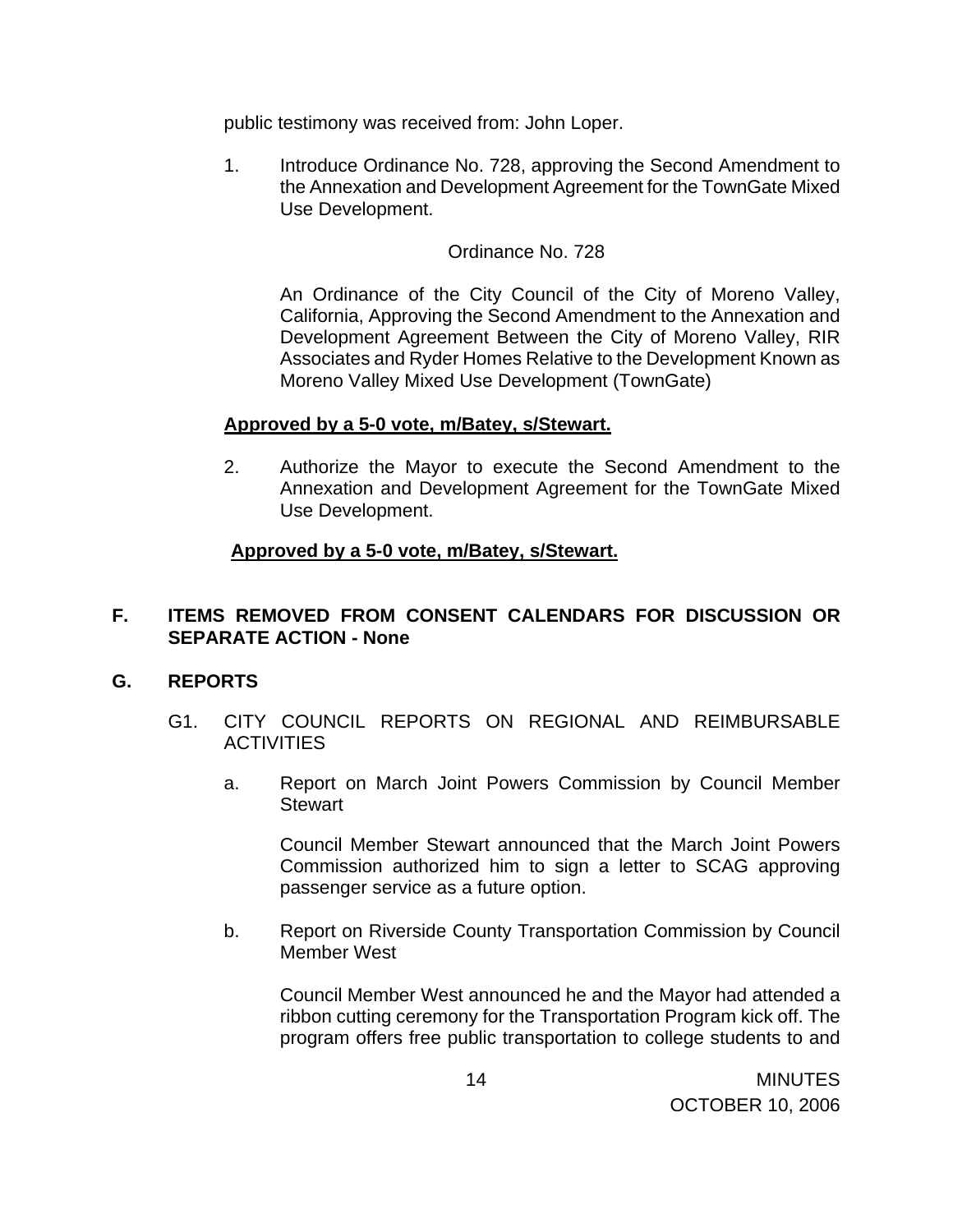from school.

Mayor Flickinger, Mayor Pro Tem White and Council Member Stewart each gave a summary of their reimbursable activities.

G2. CITY MANAGER'S REPORT (Informational Oral Presentation – not for Council action) – None given.

## **H. LEGISLATIVE ACTIONS**

ORDINANCES - 1ST READING AND INTRODUCTION - NONE

ORDINANCES - 2ND READING AND ADOPTION - NONE

ORDINANCES - URGENCY ORDINANCES – NONE

RESOLUTIONS – NONE

PUBLIC COMMENTS **ON ANY SUBJECT NOT ON THE AGENDA** UNDER THE JURISDICTION OF THE CITY COUNCIL ARE AS FOLLOWS: None were given.

## **CLOSING COMMENTS AND/OR REPORTS OF THE CITY COUNCIL, COMMUNITY SERVICES DISTRICT, OR COMMUNITY REDEVELOPMENT AGENCY**

Council Member Stewart

- 1) Inquired if Public Works Director would be providing status information regarding Pigeon Pass widening; Public Works Director will provide public information
- 2) Chain link fencing at Poorman's Reservoir
- 3) Asked Police Chief Rick Hall how high visibility is tracked; Chief Hall to provide data

#### Council Member Batey

1) Thanked colleagues for their support regarding new project at Eucalyptus and **Eucalyptus** 

Mayor Pro Tem White

1) No Comments

#### Mayor Flickinger

1) Inquired how high visibility police activity response time is being tracked; Chief Hall will track response time